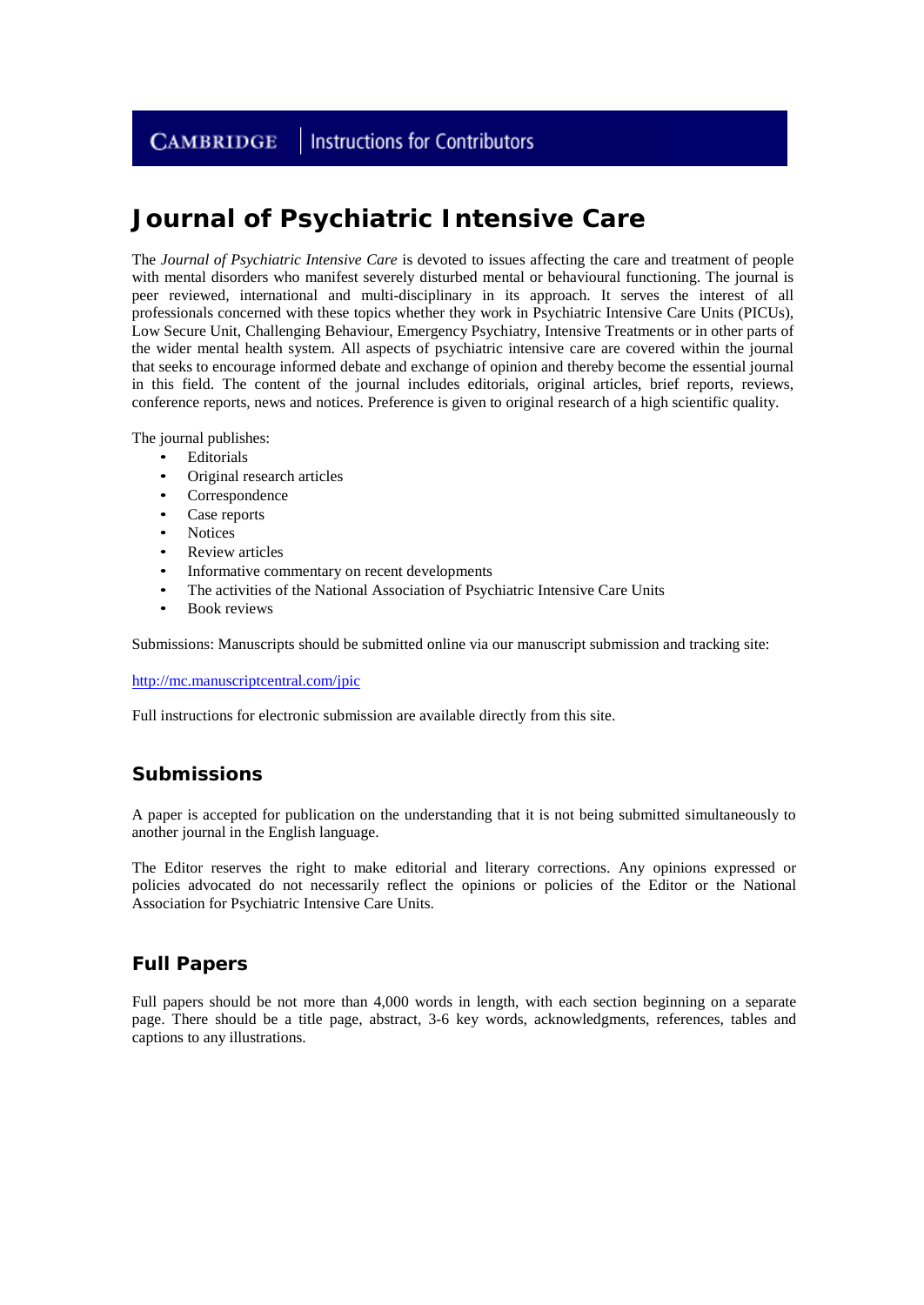The title page should give the following information:

- Title of the article.
- Full given name and initials of each author.
- Name and address of the department or institution to which the work should be attributed.
- Name, address and e-mail address for the author responsible for correspondence.
- Sources of support in the form of grants.

An abstract should be included with each full paper and consist of not more than 200 words, summarising the contents of the article. Headings should be appropriate to the nature of the paper. In general, those for experimental papers should follow the usual conventions. Other papers can be subdivided as the author desires. The use of appropriate headings enhances readability.

Case reports, that add new information or an alternative view to care, treatment and practice, may be considered. Articles published in this section should have no more than 3 authors, 1,000 words, and should include an abstract of approximately 60 words. The author should include 3–6 key words, no more than 2 figures or tables and a maximum of 10 references.

## **Illustrations**

Any illustrations or photographs will be the responsibility of the authors to produce and supply relevant artwork at their own cost. Please consult the [Cambridge Journals Artwork Guide](http://journals.cambridge.org/action/stream?pageId=7848&level=2&sessionId=DBD41E25A70E8CF7E9E9CD627A082AC5.journals) for guidance on creating suitable electronic figures. If any further instruction is needed on providing images, please contact the journal editorial office [\(journal@napicu.org.uk\)](mailto:journal@napicu.org.uk).

### **Tables**

Tables should be supplied as text rather than image files.

Each table should be presented on a separate page and contain only horizontal rules.

Each table should have a concise heading; any necessary further explanation may be added as footnotes.

Ensure that all units are included, and that all abbreviations used in a table are fully explained in a footnote, unless you have a list of abbreviations.

# **Reference Format**

References should be presented in the Harvard style. The accuracy of the reference you provide is your responsibility. In the text your reference should state the author's surname and the year of publication e.g. (Smith, 2002). If there are two authors, you should give both surnames (Smith & Black, 2001). When a source has more than two authors give the name of the first named author followed by 'et al'. Where a quotation is used within your paper; the author, date and page number should be given, for example:

*'prisoners in England and Wales who are mentally ill are treated against their wishes under common law only rarely and in situations of dire emergency. We believe that current practice is based on a mistaken interpretation of the common law, and is at odds with an evidence based approach to management of mental illness.'*

(Wilson & Forrester, 2002 p. 1)

A list of all the references in your manuscript should be typed in alphabetical order, double line spaced, on a separate page titled 'References'. Each reference to a paper needs to include authors' surnames and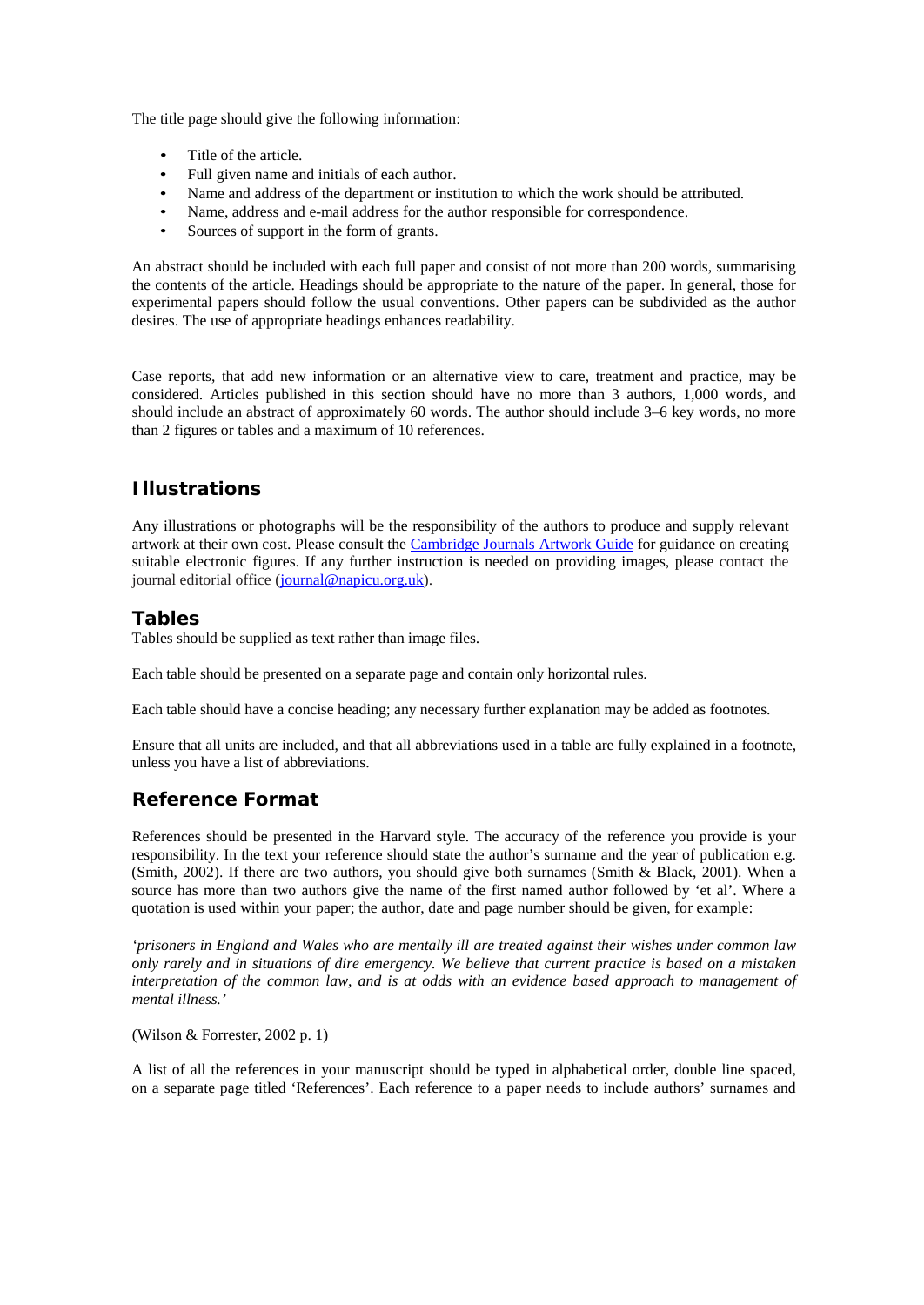initials, year of publication, full title of paper, full name of journal, volume number, and first and last page numbers.

Here is an example:

**Wilson, S., Forrester, A.** (2002) Too little, too late? The treatment of mentally incapacitated prisoners. Journal of Forensic Psychiatry. 13(1): 1–8.

References to books should be given in a slightly different form, as in these examples:

**Breakwell, G.M.** (1997) Coping with Aggressive Behaviour. Leicester, BPS Books.

**Goldstein, M.** (2001) Psychological Approaches to Acute Patient Care. In: Beer, M., Pereira, S., Paton, C. (eds) Psychiatric Intensive Care. pp. 93–107. Greenwich Medical Media Limited, London.

### **Required Statements**

#### **Acknowledgements**

You may acknowledge individuals or organisations that provided advice, support (non-financial). Formal financial support and funding should be listed in the following section.

#### **Financial support**

Please provide details of the sources of financial support for all authors, including grant numbers. For example, 'This work was supported by the Medical research Council (grant number XXXXXXX)'. Multiple grant numbers should be separated by a comma and space, and where research was funded by more than one agency the different agencies should be separated by a semi-colon, with 'and' before the final funder. Grants held by different authors should be identified as belonging to individual authors by the authors' initials. For example, 'This work was supported by the Wellcome Trust (A.B., grant numbers XXXX, YYYY), (C.D., grant number ZZZZ); the Natural Environment Research Council (E.F., grant number FFFF); and the National Institutes of Health (A.B., grant number GGGG), (E.F., grant number HHHH)'. Where no specific funding has been provided for research, please provide the following statement: 'This research received no specific grant from any funding agency, commercial or not-for-profit sectors.'

#### **Conflict of interest**

Please provide details of all known financial, professional and personal relationships with the potential to bias the work. Where no known conflicts of interest exist, please include the following statement: 'None'.

#### **Ethical standards**

Where research involves human and/or animal experimentation, the following statements should be included (as applicable): 'The authors assert that all procedures contributing to this work comply with the ethical standards of the relevant national and institutional committees on human experimentation and with the Helsinki Declaration of 1975, as revised in 2008.' and 'The authors assert that all procedures contributing to this work comply with the ethical standards of the relevant national and institutional guides on the care and use of laboratory animals.'

### **Letters to the Editors**

Readers will be encouraged to write about any topic that relates to the practice of psychiatric intensive care or relevant to contents of the journal. Such letters will be published in a distinct section. They should be no more than 500 words in length and include no more than 3 references. Short reports, reviews and newsworthy commentary will be considered for publication in the journal. Authors are encouraged to contact the Editor to determine the appropriateness for inclusion.